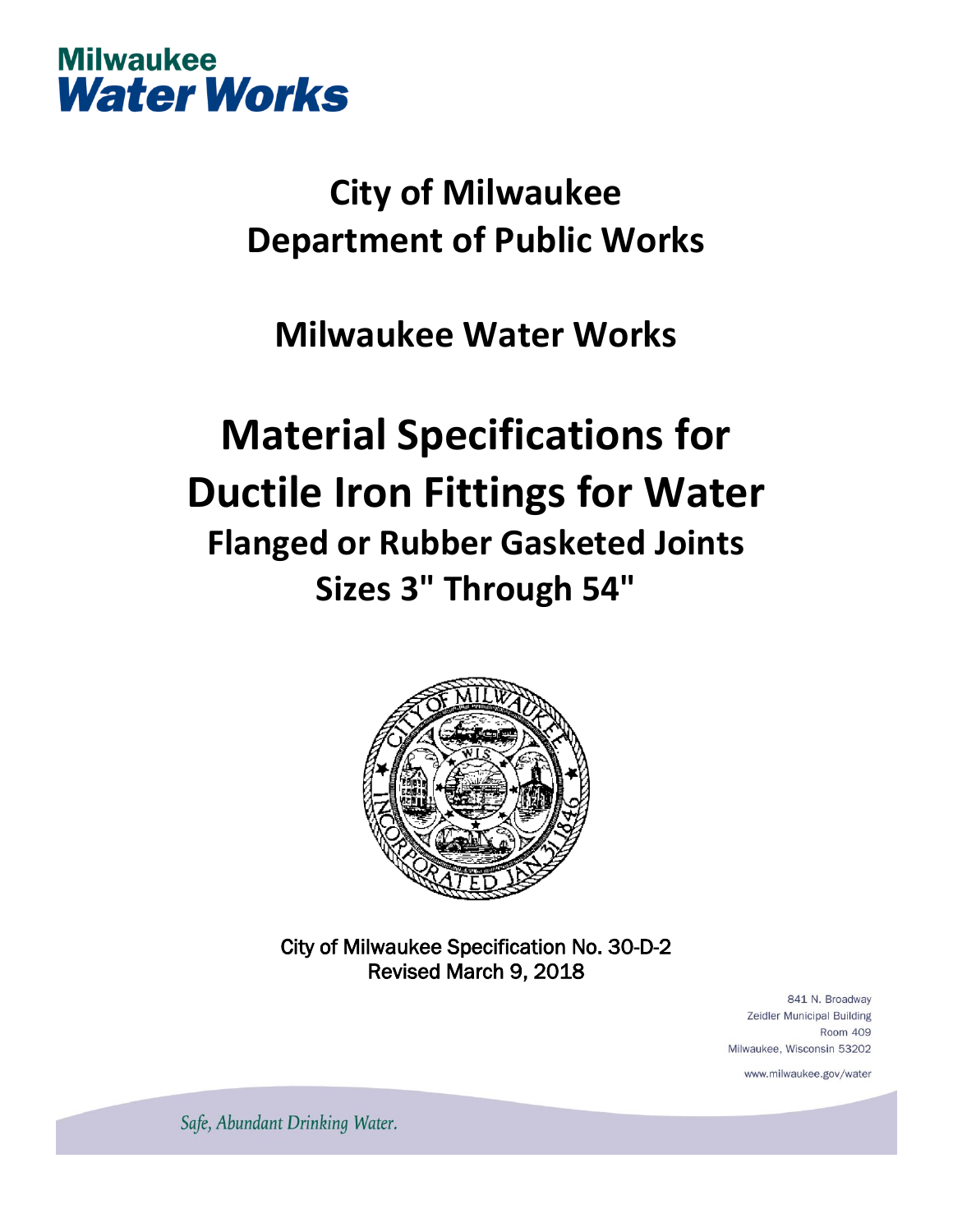- I. **GENERAL REQUIREMENTS:** Vendors bidding through the Department of Administration Business Operations Division, Procurement Services Section, shall comply with the latest version of City of Milwaukee Specification No. 70b -D - 7, except as modified herein. MATERIALS FURNISHED UNDER THIS SPECIFICATION SHALL COMPLY WITH AND BE CERTIFIED WITH THE PROVISIONS OF THE CITY OF MILWAUKEE ORDINANCE 310-18.9 AND THE AMERICAN IRON AND STEEL REQUIREMENT (AIS) OF THE DRINKING WATER STATE REVOLVING FUND (DWSRF).
- II. WARRANTY: The warranty requirements specified in Section IV of the Specification  $70b D 7$  are modified here to include, 100% Parts and Labor to remain in effect for a minimum of three (3) years from date of acceptance or two (2) years from date of installation, whichever occurs first.

Under this provision, the furnishing contractor also agrees to repair or replace within a time period not to exceed four (4) weeks, any fittings or accessories found to be defective during the warranty period at no cost to the City including all freight costs.

#### III. TECHNICAL REQUIREMENTS

- A. Description: Fittings provided under this specification shall consist of coated foundry castings, in ductile iron unless otherwise noted, fashioned and equipped with accessories in such manner as to be readily installed with gray iron or ductile iron water pipe. Fittings shall be designed with an effective internal radius at all changes in flow direction.
- B. Standards: Unless otherwise stated, fittings and materials shall conform to latest revisions of the following American Water Works Association Standards (AWWA):
	- 1. AWWA C104 American National Standard for Cement-Mortar Lining for Ductile-Iron Pipe and Fittings for Water
	- 2. AWWA C110 American National Standard for Ductile-Iron and Gray-Iron Fittings for Water
	- 3. AWWA C111 American National Standard for Rubber-Gasket Joints for Ductile-Iron Pressure Pipe and Fittings
	- 4. AWWA C115 American National Standard for Flanged Ductile-Iron Pipe with Ductile-Iron or Gray-Iron Threaded Flanges
	- 5. AWWA C116 Protective Fusion-Bonded Epoxy Coatings for the Interior and Exterior Surfaces of Ductile-Iron and Gray-Iron Fittings for Water Supply Service
	- 6. AWWA C550 Protective Interior Coatings for Valves and Hydrants

#### C. Design Features (General):

- 1. Pressure Class: Fittings shall have a minimum pressure rating of 350 psi for 3" through 24" diameters and 250 psi for 30" through 54" diameters, or as otherwise noted.
- 2. Material: All fittings provided under this specification shall be made of Ductile Iron.
- 3. Bolts and Nuts: Except as modified or supplemented herein, all bolts and nuts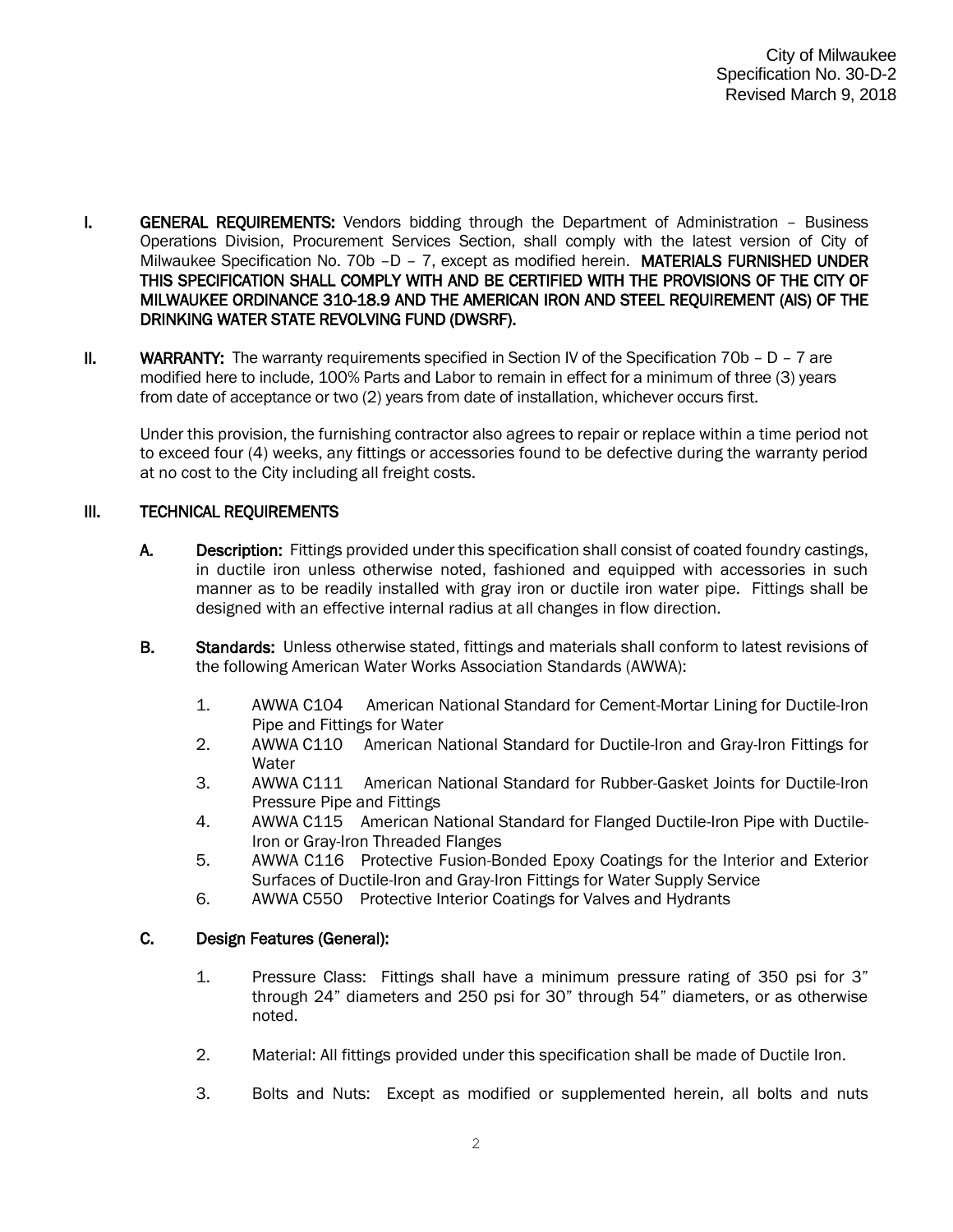furnished on mechanical joint and special fittings shall be made of one of the following materials and meet AIS requirements:

- a. High-strength, low-alloy, corrosion-resistant steel conforming to AWWA C111.
- b. 300 Series 18-8 Stainless Steel.
- c. Low-zinc bronze.
- 4. Coatings: Exterior coating may be fusion bonded epoxy conforming to the requirements of AWWA C116 or a petroleum asphaltic coating.
- 5. Lining: Cement mortar lining (standard thickness with asphaltic seal coat) conforming to the requirements of AWWA C104 or fusion bonded epoxy interior coating conforming to the requirements of AWWA C116 shall be used.
- 6. Markings: The markings shall conform to AWWA C110. The fitting cast date or code shall be cast into the outside of the fitting.
- 7. Joint Type: Fittings shall have joint ends as specified on the bid form and conform as follows:
- 8. Rubber Gasketed Joints shall conform to the requirements of AWWA C111. Rubber gaskets shall be made of vulcanized styrene butadiene rubber (SBR) unless otherwise specified. Gaskets over 3 years from date of manufacture at time of delivery will not be accepted.
	- a. Push-on Joints
		- i. Rubber gaskets shall be furnished for each bell.
		- ii. Sufficient lubricant shall be furnished for all joints.
		- iii. Tyton gasket joints are required.
	- b. Mechanical Joints
		- i Plain rubber gasket and "full body" gland meeting the specified AWWA standard shall be furnished for each mechanical joint.
		- ii A complete set of bolts and nuts shall be furnished for each mechanical joint fitting in sizes 20" through 48" diameter in accordance with Section II.G of this specification. Mechanical joint bolts and nuts for fittings in sizes 3" through 16" diameter are not required.
		- iii MJ Bolt Holes MJ Bolt Holes shall be in compliance with the requirements of AWWA C111 figure 1, table 2. Holes shall only be permitted in the bell flange and shall not protrude into the body of the fitting. Grinding of fitting for improper bolt hole placement shall not be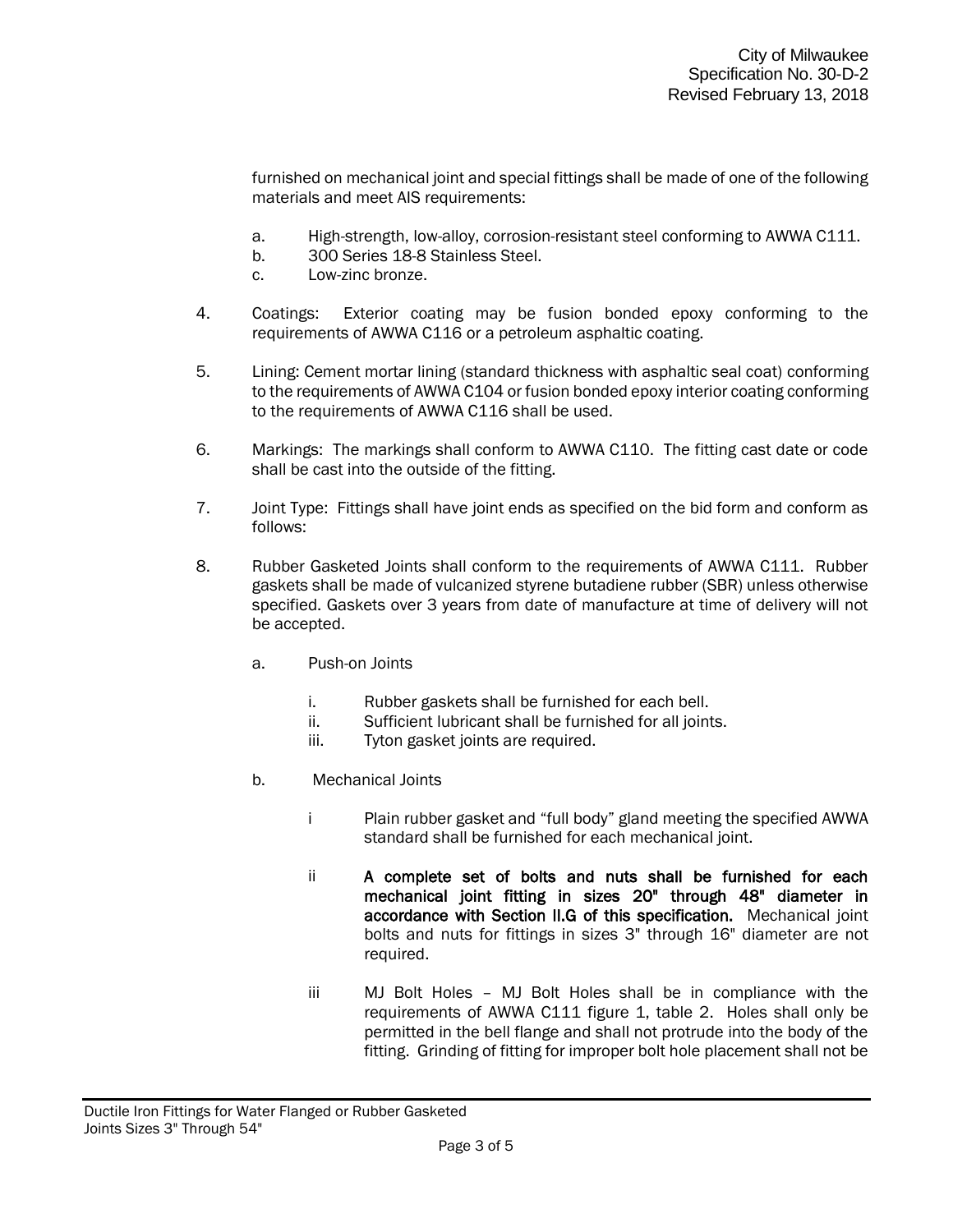allowed.

- 9. Flange Joints
	- a. Full-faced rubber gaskets shall be furnished for each flange joint.
	- b. A complete set of bolts and nuts for each flange joint shall be furnished in accordance with Tables 2 and 3 of AWWA C115. Bolts and nuts shall be 300 Series 18-8 Stainless Steel conforming to ASTM A276 or ASTM A193 and shall meet the following minimum values:

| <b>Tensile Strength</b> | 75,000 psi |
|-------------------------|------------|
| <b>Yield Strength</b>   | 30,000 psi |
| Elongation              | 30%        |

The nuts shall be a heavy hex design. Certification requirements shall be as noted in section III.J.2 of this specification.

- D. Design Features (Special Fittings): All required fittings that are not listed in AWWA C110 shall conform to thickness requirements of AWWA C110 for Class 350, and to all applicable requirements of AWWA standards.
	- 1. Anchoring tees shall be supplied with mechanical joint ends on the run and a collared plain end (PE) on the branch to fit the bell of mechanical joint fittings. The bolts and nuts holding the two split halves of the rotating gland shall be furnished in accordance with section III.C.2 of this specification.
	- 2. Anchoring couplings and bends shall be supplied with collared plain ends (PE) to fit the bell of mechanical joint fittings, and shall have an integral follower gland and one rotating gland. The bolts and nuts holding the two split halves of the rotating gland shall be furnished in accordance with section III.C.2 of this specification.
	- 3. Dual-size sleeves for distribution mains shall be ductile iron with mechanical joint ends. The sleeve shall be capable of sliding over the Class C-D pipe to connect Class 55 ductile iron pipe to Class C-D pit cast pipe in accordance with the following sizes:

| Nominal<br>Size | Class 55 D.I. Pipe,<br>Nominal O.D. | Class C-D Pit Cast End<br>of Sleeve, Minimum I.D. |
|-----------------|-------------------------------------|---------------------------------------------------|
| 4"              | 4.80"                               | 5.10"                                             |
| 6"              | 6.90"                               | 7.20"                                             |
| 8"              | 9.05"                               | 9.40"                                             |
| 10"             | 11.10"                              | 11.50"                                            |
| 12"             | 13.20"                              | 13.60"                                            |
| 16"             | 17.40"                              | 17.90"                                            |